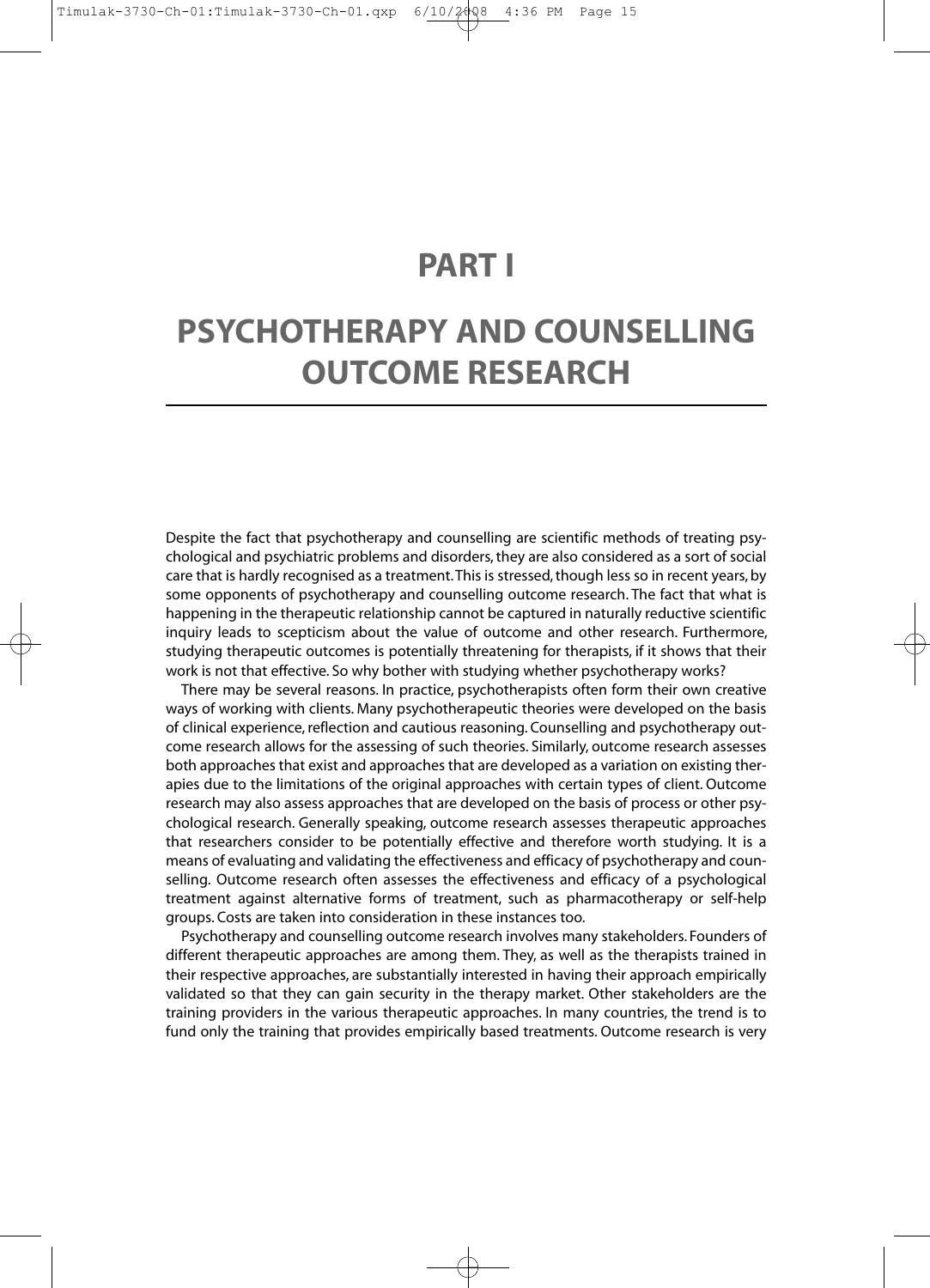Research in Psychotherapy and Counselling

relevant to another group of stakeholders – practising therapists – who may want to know what kind of approach could be promising in their work with a particular client.

Other potential stakeholders are politicians or insurance companies that decide what kind of treatment will be provided in state-funded or insurance-funded medical care. These stakeholders will naturally be cautious when assessing the effectiveness and efficacy of psychotherapy and counselling, as the funds for medical care are always tight and come under many competing pressures. Last but not least, an important group of stakeholders are clients, the consumers of psychotherapy and counselling. They are definitely entitled to know what kinds of effects they can expect from any psychological treatments they are about to undergo.

All these different expectations, interests and pressures influence how psychotherapy and counselling outcome research is conducted. There is a demand for high ethical standards so that findings are not consciously or unconsciously distorted.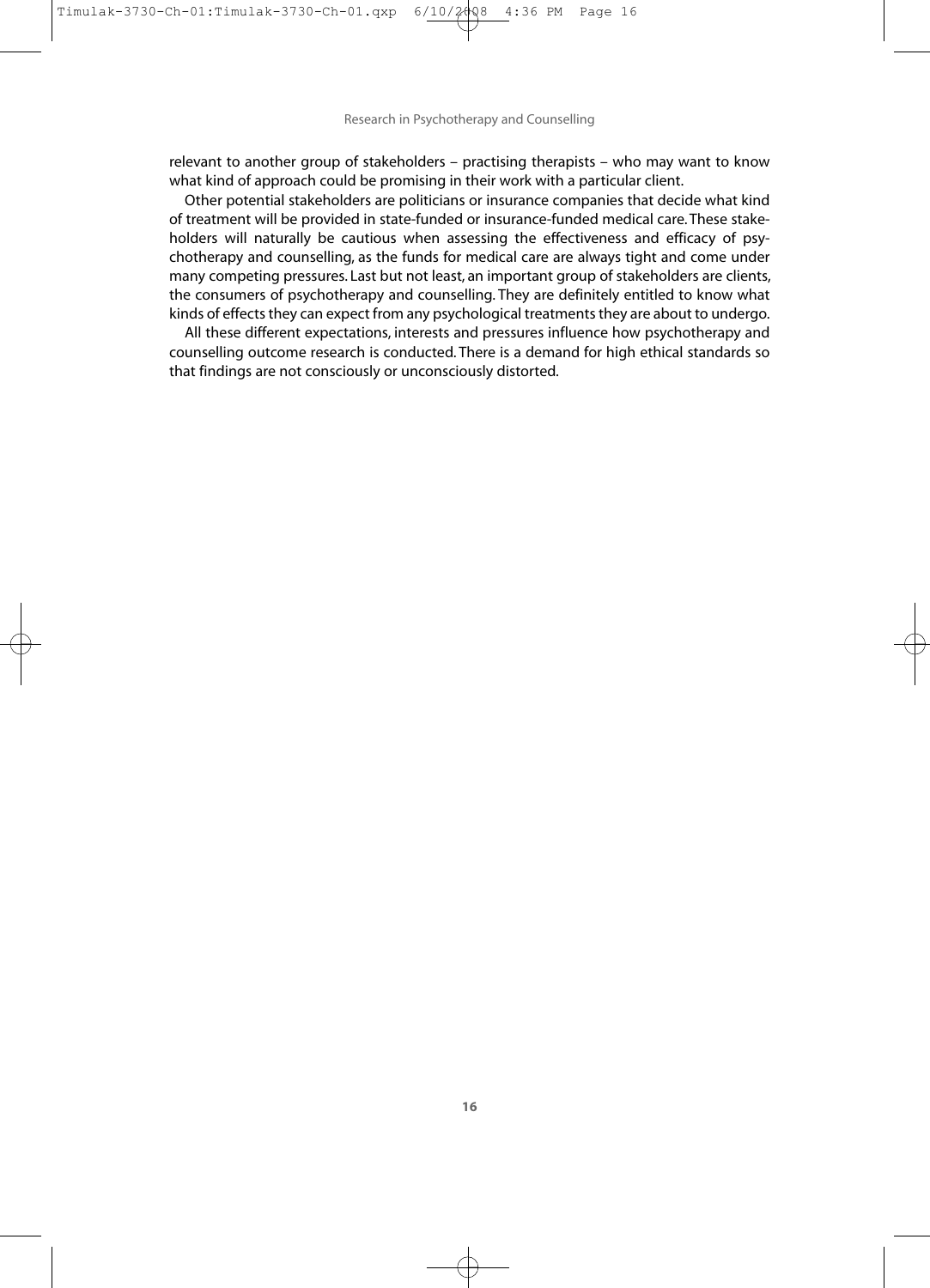## **1**

# Instruments Used in Psychotherapy and Counselling Outcome Research

What the goal of psychotherapy and counselling should be is often the subject of theoretical debate. For example, some approaches favour improvement in psychopathological symptoms, some changes in interpersonal functioning and biographical self-understanding, and some the pursuit of individuals' potential and personal development. The issue may be further complicated by a particular ethical perspective weighting the impact of different changes achieved in therapy (see Tjeltveit, 1999), e.g. the goals of treatment when working with real guilt.

This chapter will take a pluralistic approach, presenting targets for measuring therapy outcome regardless of their theoretical origin. The main guideline will be 'current' practice and currently used instruments. By this, however, I do not want to underestimate any particular context of how is change understood, which definitely influences how therapy is conducted and studied. I will not focus here on generic issues of measurement such as the reliability or validity of the instruments used (see Kaplan & Sacuzzo, 2005), but rather on issues more specific to therapy outcome.

Measuring therapy outcome is a complex matter not only because of problems with the delineation of areas we want to improve by therapy but also because of the complexity involved in assessing quantitatively whether enough change has occurred. This complexity arises from the fact that different methodological approaches to measuring are differently sensitive to the amount of change.

Furthermore, different therapeutic approaches may be differentially effective in different areas of therapeutic outcome. For example, two therapies for depression may be differentially effective, with one being more effective in reducing symptoms of depression and other more effective in the area of improved interpersonal functioning. Globally, we could say that the outcome measured may not only be the function of therapy, but also the function of the *construct* (*variable*) that is being assessed, its *sensitivity to change* (or the sensitivity of the instrument that was used), the *perspective* taken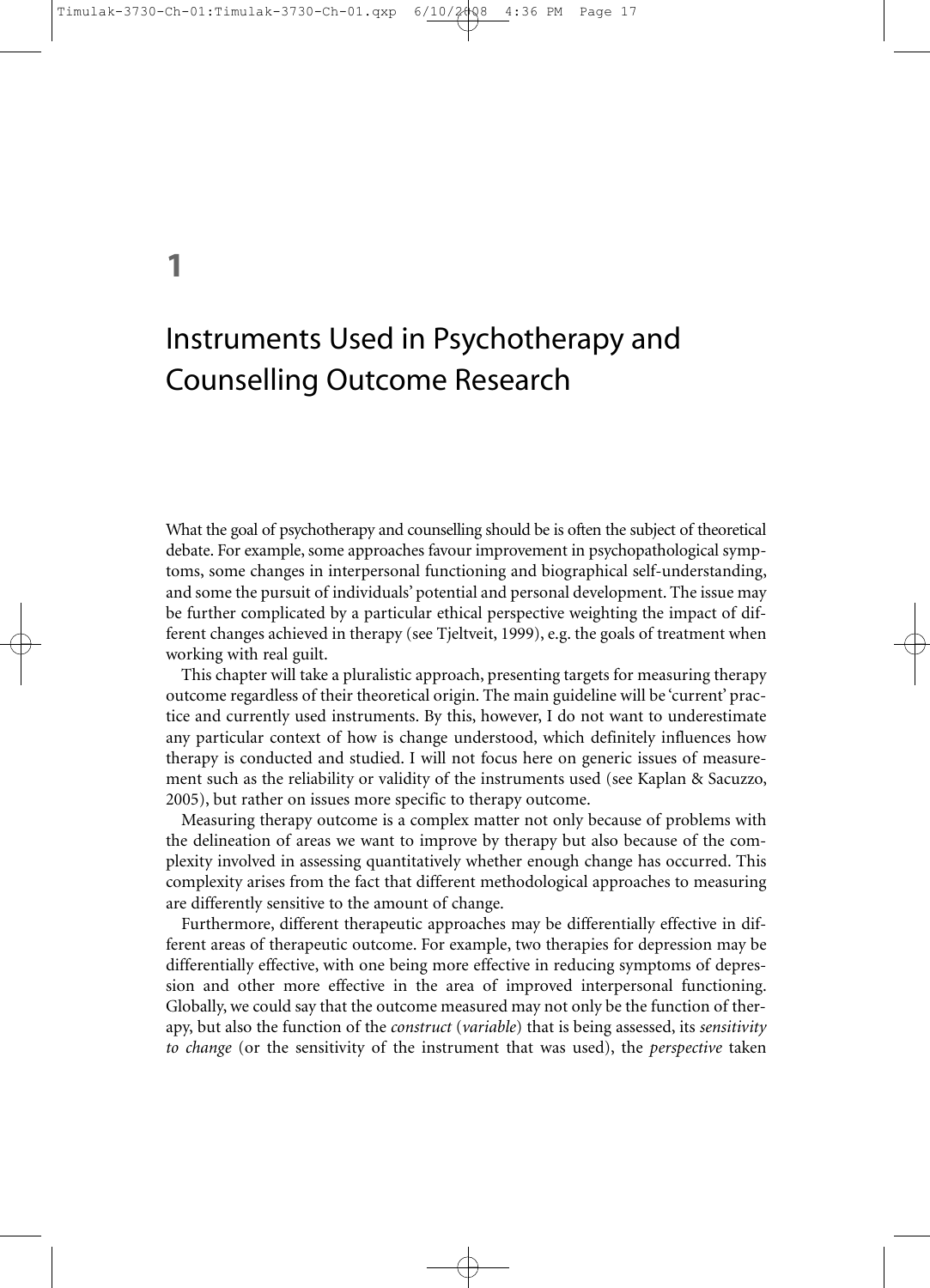$4:36$ 

Research in Psychotherapy and Counselling

(client, therapist, expert, significant other, objective data, etc.), and the *time of assessment* (e.g. at the end of treatment vs. follow-up).

Before we move on to introducing different methods of measuring outcome, we will briefly focus on a quantitative expression of the magnitude of change, the so-called *effect size* (see Cohen, 1988) and criteria that tell us when we can talk about reliable and clinically meaningful change.

## **Effect Size and the Magnitude of Change**

Effect size, in the context of measuring psychotherapy outcome, is a numerical expression of the difference between the means of two or more compared groups as measured by an outcome measure. It includes comparisons of outcomes within the same group, before and after therapy, as well as comparisons of different groups after therapy, e.g. a group of patients receiving psychotherapy and a control group without therapy. Effect size allows us to be more specific about the magnitude of observed change (if it is present) than just simply stating whether the groups differ or not. In psychotherapy research, Glass (see e.g. Smith, Glass & Miller, 1980) adapted Cohen's *d* to allow the magnitude of difference between the experimental and control group to be measured. Mathematically speaking, we are using following formula:

$$
ES = \frac{\bar{x}_e - \bar{x}_c}{s}
$$

where *ES* means effect size,  $\bar{x}_e$  is the mean of the experimental group,  $\bar{x}_e$  is the mean of the control group, and the standard deviation *s* is computed as the pooled standard deviation of both groups' distributions (sometimes the standard deviation of the control group is used).

I will illustrate the computation of effect size by using a simple example. Let us suppose that we have a group of depressed patients with the mean score before treatment of 25 on the Beck Depression Inventory (BDI) (the possible range of the score is from 0 to 63) and that the standard deviation of distribution of patients' score is 7. After treatment, the group's score is 10 on the BDI and the standard deviation would, let's suppose, remain the same.

To compare the difference measured by the BDI before and after treatment, we replace  $\bar{x}_c$  in the formula above with the group mean before the treatment and  $\bar{x}_e$  with the group mean after the treatment. Then we put the pooled mean of both standard deviations into the denominator (to make it easier, let's suppose it would be 7). The effect size is then 25 minus 10 divided by 7, which is 2.14. This is a large difference according to Cohen's categorization of effect sizes in social sciences, where an effect size greater than 0.80 is considered as large, 0.50 as medium and less than 0.20 as small (Cohen, 1988). The example is graphically presented in Figure 2.1.1. As can be seen, the distributions of the score before and after treatment overlap minimally.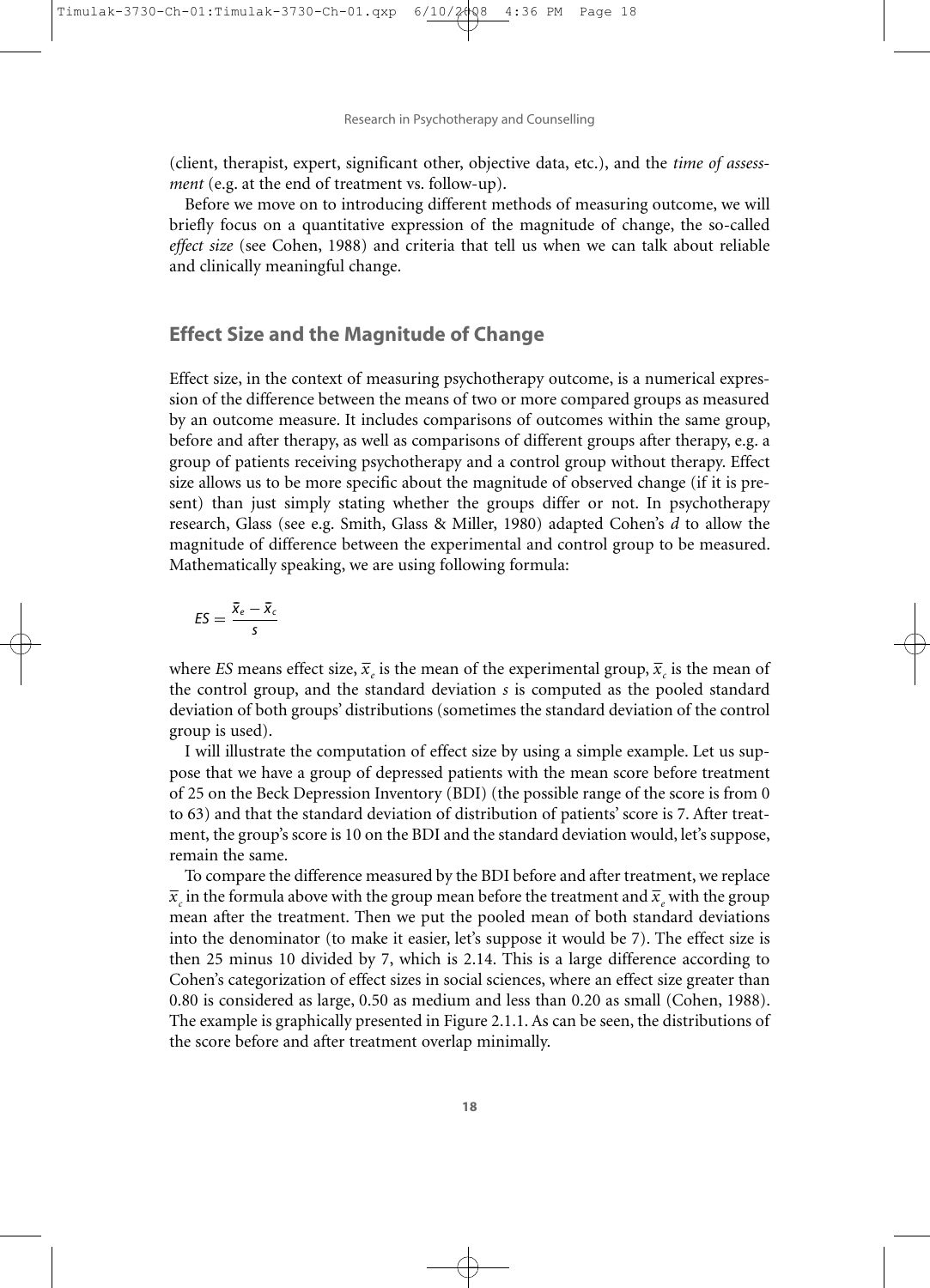Instruments Used in Psychotherapy & Counselling Outcome Research





The above formula can also be used for comparing two different patient groups, e.g. an experimental and a control group, or two groups in two different active treatments (i.e. two experimental groups). In this case,  $\overline{x}_e$  stands for the mean of one group and  $\overline{x}_e$ for the mean of another group, with *s* computed as the pooled standard deviation of both groups. Use of the above formula assumes that both groups have almost identical parameters before treatment (means and standard deviations). A more conservative method computes pre-post ESs for both groups separately; the difference between the ESs for the first and second group is then considered the magnitude of difference between groups, hence the ES comparing these groups (see Elliott, 2002b).

Effect size has a broad use. Besides allowing for a more exact estimation of the difference between the groups compared, it also allows the magnitude of effect sizes across several studies to be measured. Thus it can be a basis for the meta-analysis of the cumulative results from several studies investigating outcome (I will address this issue in Chapter 4, which focuses on meta-analysis).

## **Reliable Change and Clinical Significance**

Effect size expresses the magnitude of difference obtained using a particular instrument when comparing two groups, usually experimental and control. It does not, however, tell us whether the outcomes gained by individual patients are also significant in real life. The mean for a particular patient group can, statistically, significantly improve; however, this may not mean that the patients are no longer depressed. Statistically significant change can, for example, be an improvement in the group mean from a score of 25 on the BDI to a score of 20, which would mean that patients are on average still depressed. Therefore, if we want to assess change relevant to patients' real-life situation, we should be asking whether the patients in a particular treatment are not depressed after the treatment.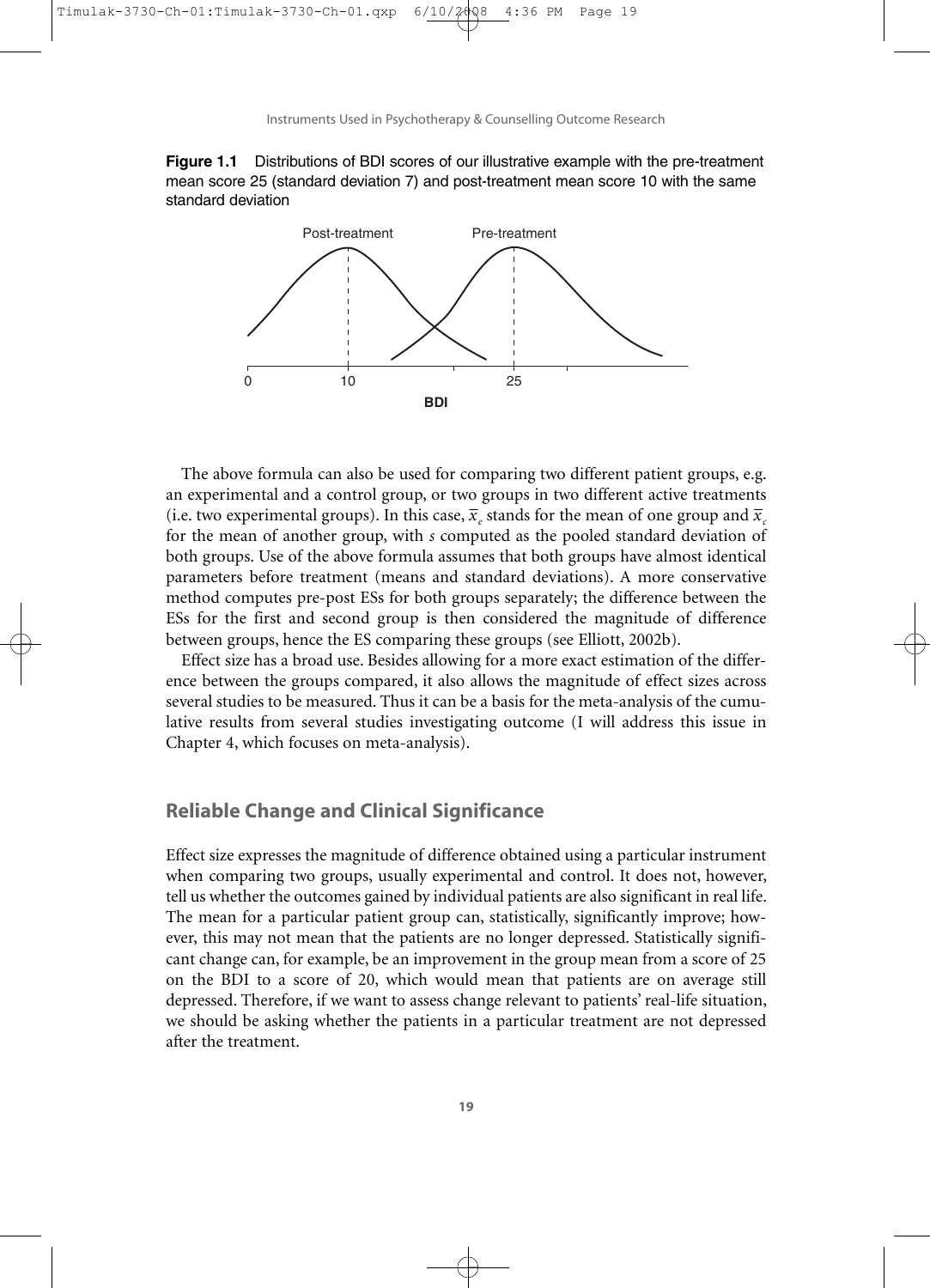Research in Psychotherapy and Counselling

Whether change occurred, and how big this change is, is usually assessed against two criteria (Jacobson & Truax, 1991: (1) the score of a particular patient on a particular measure must move from the range of dysfunctional population to the **functional** range; and (2) this change must exceed the measurement error. For example, a patient who filled out the BDI repetitively would not always achieve the same scores. The score is related to the reliability of the measure, i.e. the stability of measurement and how this measurement is affected by random errors. To say that an individual patient has really improved, his or her score measured after therapy has to differ from the score before therapy enough to exceed the estimated interval of measurement error. The index determining that the change is sufficiently reliable (i.e. it is not only the effect of random error) is called *Reliable Change Index* (RCI) (Jacobson & Truax, 1991) and is computed according to the following formula:

$$
RC = \frac{x_2 - x_1}{S_{diff}}
$$

where  $x_1$  means pre-therapy score,  $x_2$  means post-therapy score, and  $S_{\text{diff}}$  is the standard error of difference between two scores that can be computed using the standard error of measurement according to the formula:

$$
S_{\text{diff}} = \sqrt{2(S_E)^2}
$$

where  $S<sub>E</sub>$  means standard error of measurement (we can compute it from the test–retest reliability of the measure and standard deviation of normative data). If the reliable change (RC) is greater then 1.96, then the probability that the post-therapy score expresses the real change is high (i.e. it exceeds the conventional interval of 95%).

As I mentioned above, the fact that change is real (not random) is usually not enough. We also need to know if the change is sufficient, i.e. that it is relevant in regard to the problem that was addressed by therapy. We can assess the relevance of change by the fact that the score after therapy not only really differs from the score before therapy, but that it is more likely to belong to the range of the healthy, non-clinical (e.g. not depressed) population than to the clinical (e.g. depressed) one. Jacobson and Truax (1991) suggest three ways of testing that the change which exceeds random error is clinically significant:

- (1) The score after therapy should fall outside the range of dysfunctional population, i.e. to the range of two standard deviations beyond the mean for that population (i.e. in direction to the functionality).
- (2) The score after therapy should fall within the range of two standard deviations of the mean of the functional non-clinical population.
- (3) The score after therapy is closer to the functional population than it is to the dysfunctional population.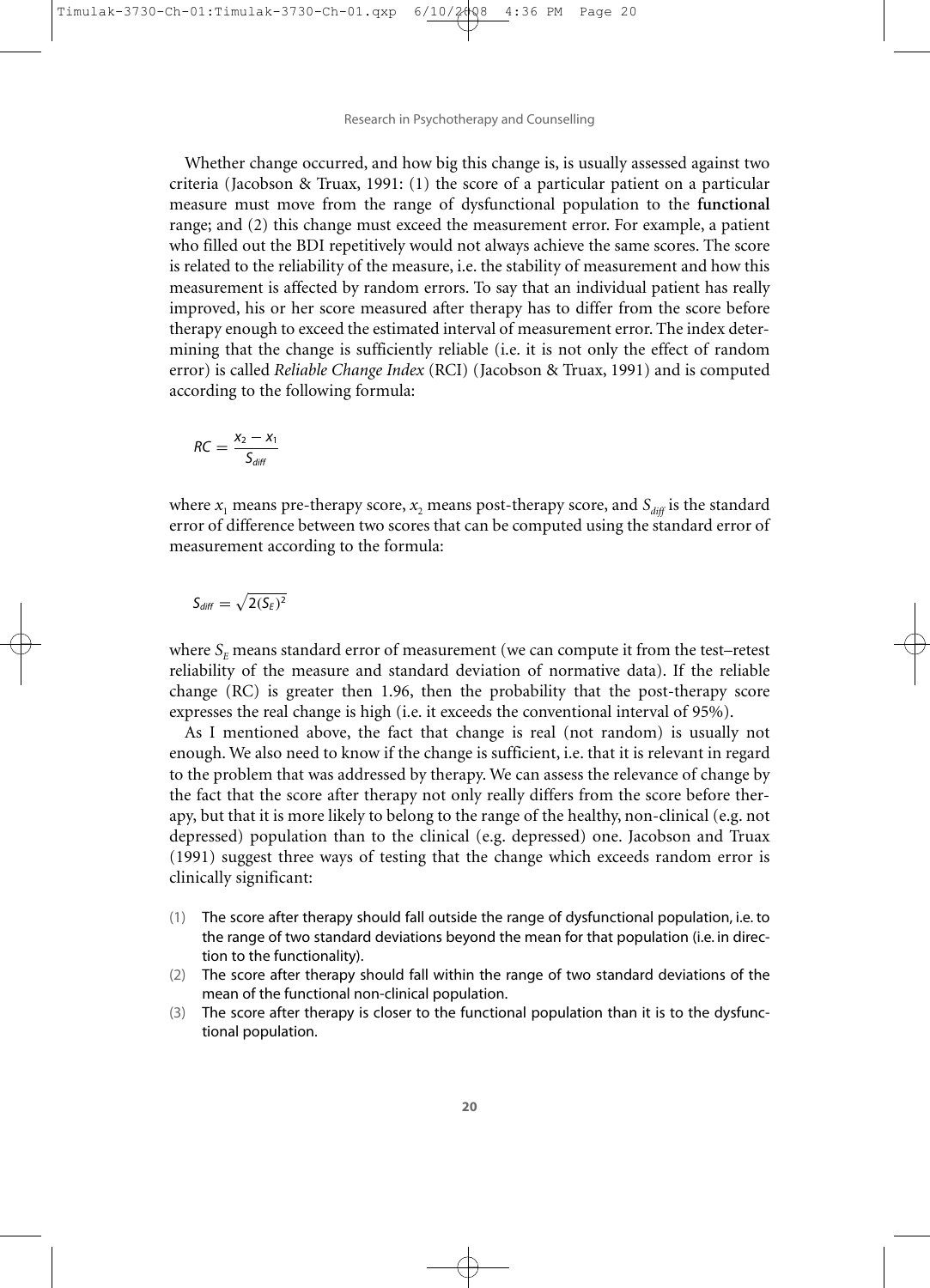Instruments Used in Psychotherapy & Counselling Outcome Research

Which option we choose depends on what normative data are available and whether the normative data of both functional and dysfunctional populations overlap or not. If the norms of the functional population are not available, we should use option (1), i.e. the patient belongs to the 'healthy' population if the change is reliable (exceeds standard error of measurement) and is two standard deviations beyond the mean of the patients' group or other dysfunctional referential group. If the norms of the functional population are available, then we can use option *(*2), but if the norms of both functional and dysfunctional groups are available, and distributions of these groups overlap, then we should use option (3). For further details about computations of all three options, see Jacobson and Truax (1991).

Jacobson and Truax's (1991) approach to the calculation of clinically significant change is not the only one that can be seen in the literature. Different methods have been suggested (see Speer, 1992; Speer & Greenbaum, 1995; Tingey et al., 1996; Wise, 2004), leading to slightly different outcomes (see Bauer, Lambert & Nielsen, 2004), which, however, may be more similar given the increasing reliability of the measure (Atkins et al., 2005).

## **Instruments Used in Measuring Therapy Outcome – Source of Data, Constructs Assessed and Sensitivity to Change**

The perspective taken when evaluating therapeutic change has a strong impact on the magnitude of observed change. In other words, whether the outcome is assessed by clients, significant others, therapists, expert raters, etc. influences the size of observed change if it is present. In following pages I focus on different evaluators of therapeutic outcome, the types of assessment they may adopt, and give examples of measures that are used.

## *Clients' Assessment of Outcome*

The easiest and the most feasible way of evaluating therapeutic change is that of the clients' self-reports. These usually employ the format of self-report scales and questionnaires. We can categorize them according to the variables they are attempting to measure. We can distinguish personality questionnaires (measuring personality traits or dimensions), symptom scales, well-being and adaptability scales, instruments focused on the constructs related to mental health or instruments focusing on the quality of interpersonal relationships. There are also idiosyncratic measures, as well as instruments developed specifically for evaluating psychotherapeutic outcome. Recently, qualitative methods (mostly structured interviews; e.g. Elliott, 2002a) examining the impact of therapy have become more popular. Finally, we also encounter questionnaires evaluating clients' satisfaction with counselling or psychotherapy.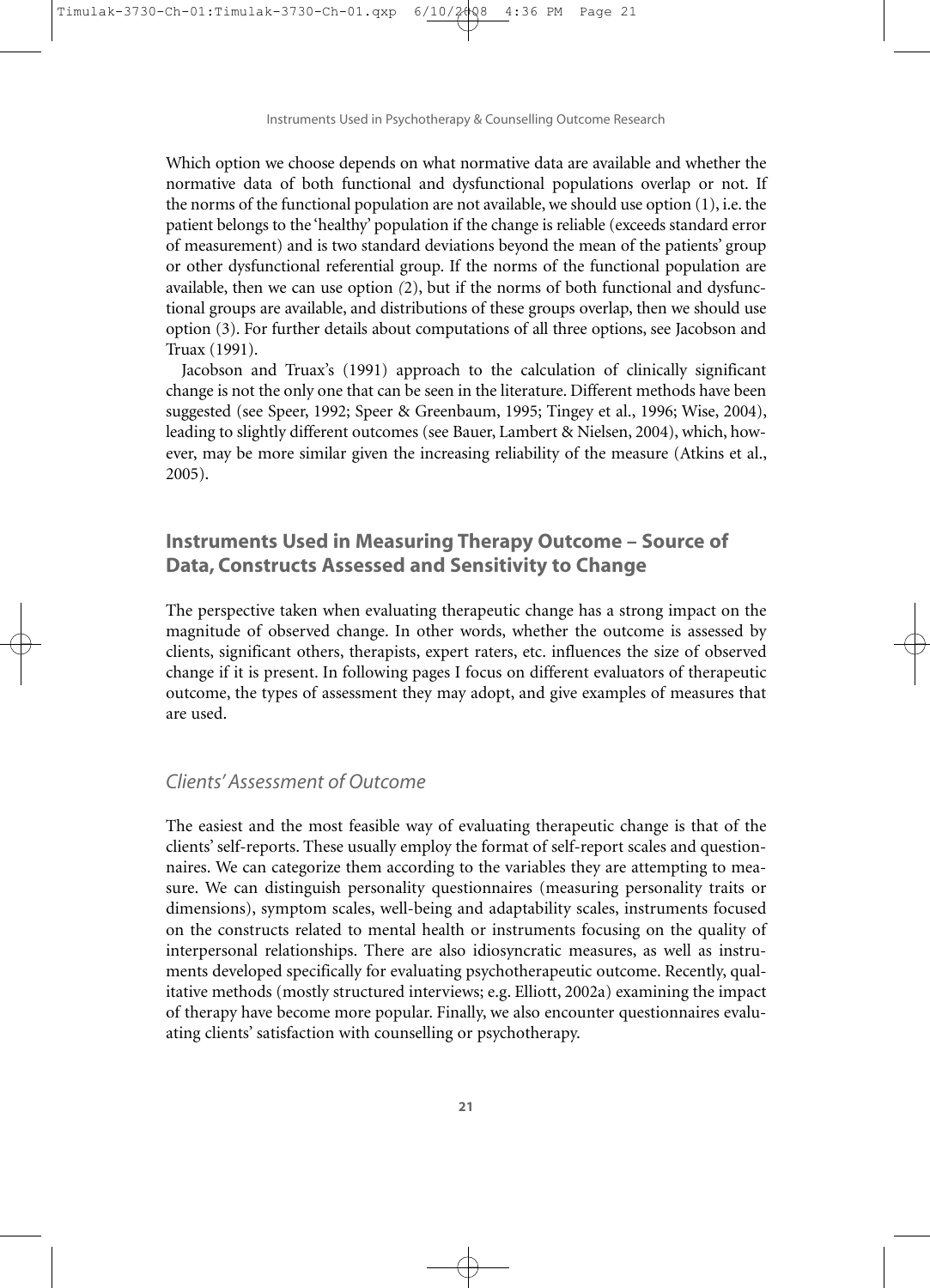Research in Psychotherapy and Counselling

#### *Personality Questionnaires*

Common personality questionnaires that are routinely used in psychological assessment have also been employed in counselling and psychotherapy outcome research. For example, the *Minnesota Multiphasic Personality Inventory* (MMPI, see e.g. Hill, 1989) or the German *Freiburger Personality Inventory* (FPI, see e.g. Kächele et al., 2001) are often used. Although the MMPI was very often used in outcome research and some of its scales seem to be sensitive to therapeutic change, Lambert and Hill (1994), in their authoritative review of outcome instruments and their sensitivity to change, do not recommend this instrument for measuring therapy outcome (mostly because it is time consuming). Generally, it could be said that the personality questionnaires are not very sensitive to change, because they are focused on relatively stable personality traits (Lambert & Hill, 1994) and so are probably not sensitive to distress that the client is currently experiencing. Where a personality questionnaire is used as an outcome measure, it is probably better to use an instrument that also covers current pathology or distress.

#### *Symptom Self-report Scales*

These are the methods that focus on clients' psychopathological symptoms. They are usually very sensitive to change (Lambert & Hill, 1994). The most well-known multisymptomatic tool is the Symptom Checklist-90 (SCL–90) (Derogatis, Lipman & Covi, 1973) and also its revised version, SCL–90–R (see e.g. Derogatis, 2000). SCL–90 is a 90 item self-report scale, also suitable for use as a psychopathological screening tool. It contains nine symptom scales: Somatization, Obsessive-Compulsive, Interpersonal Sensitivity, Depression, Anxiety, Hostility, Phobic Anxiety, Paranoid Ideation and Psychoticism, but for psychotherapy research the most often used is the Global Severity Index (GSI), which expresses the overall level of psychopathology. SCL–90 is very often used as an outcome tool and is recommended for heterogeneous patient groups (Lambert & Hill, 1994).

One of the most widely used monosymptomatic instruments is the *Beck Depression Inventory* mentioned earlier (BDI; Beck, Steer & Garbin, 1988). It is a 21-item selfreport scale. The items cover cognitive, affective and behavioural symptoms of depression. There exist many other symptomatic scales focused on various psychopathological symptoms (anxiety, obsessive-compulsive, panic, etc.). An overview of many instruments can be found, for example, in Hersen (2004).

### *Questionnaires Assessing Constructs Related to Mental Health*

One example of psychological constructs frequently employed as an indicator of psychotherapy outcome is self-esteem. Self-esteem is very often measured by the *Rosenberg*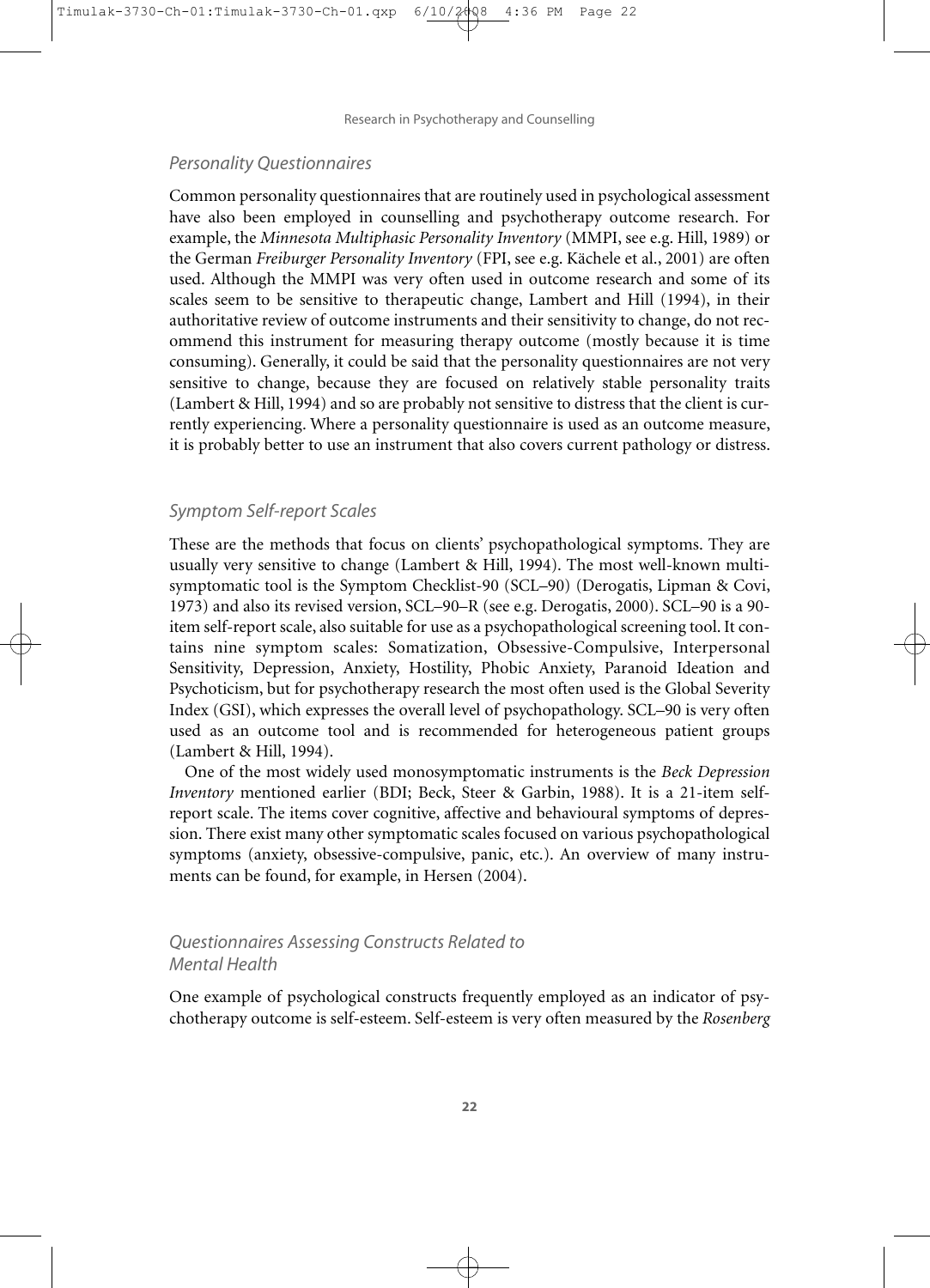Instruments Used in Psychotherapy & Counselling Outcome Research

*Self-Esteem Scale* (RSES) (Rosenberg, 1965). Focusing on self-esteem can be appropriate when measuring the outcome of therapy for depression (see, for example Greenberg & Watson, 1998).

## *Questionnaires Assessing the Quality of Social or Interpersonal Functioning*

The quality of interpersonal relationships is strongly linked to the quality of mental health (this is most obvious in psychodynamic theories). One of the most widely used instruments focusing on relationships and social functioning is the *Inventory of Interpersonal Problems* (Horowitz et al., 1988). Broader social functioning is covered for example in the *Social Adjustment Scale* (Weisman & Brothwell, 1976). Questionnaires dealing with social functioning are probably less sensitive to change than instruments that focusing on the psychopathological symptoms of depression or anxiety (see Greenberg & Watson, 1998).

## *Self-report Scales Assessing the Client's Idiosyncratic Problems*

These instruments try to assess whether clients see any change in the issues they found troubling at the beginning of therapy. Generally, these tools are very sensitive to therapeutic change (e.g. Greenberg & Watson, 1998). In fact, they can probably overestimate therapy outcome. For example, problems that bothered the client at the beginning of therapy can become irrelevant due to change in the client's life situation. One of the best-known instruments is probably that of *Target Complaints* (Battle et al., 1966). This instrument can be used as a general basis for an interview about the client's most troublesome problems rather than just as a simple self-report scale. The client and the therapist may work together on the formulation of the client's target complaints and the extent to which they are concern him or her (see a version of the instrument in Box 1.1.).

Another similar tool is Shapiro's *Personal Questionnaire* (Philips, 1986; Elliott, Mack & Shapiro, 1999). This instrument, in comparison to the Target Complaints, allows not only formulation of the client's presenting issues at the start, but also the addition of problems that occur later in the course of psychotherapy. It also allows for an evaluation of how long these problems had lasted before therapy started. Like Target Complaints, this instrument may be used collaboratively with the client. The collaborative interview should then be conducted, in the research context, by a trained person other than the therapist to avoid the client's reactivity. The Personal Questionnaire may be used regularly before each session to evaluate the client's difficulties since the last session (see e.g. Elliott, 2002a).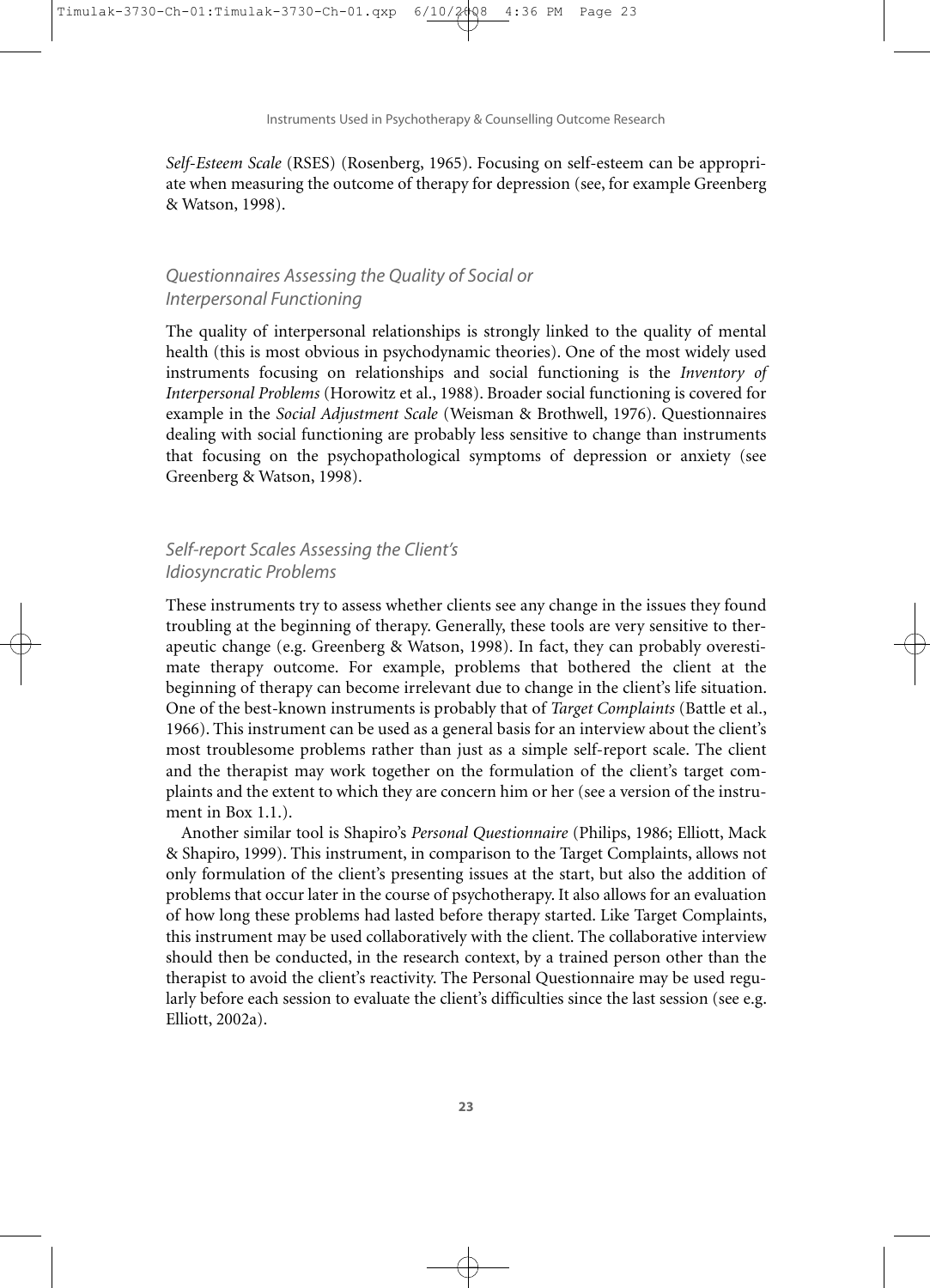Research in Psychotherapy and Counselling

## **Box 1.1 An example of a version of the Target Complaints (Battle et al., 1966)**

**Instruction:** Please list three target complaints (problems) that bothered you recently (if there are more, you can include them all). Mark the scale according to how much they distressed (bothered) you.



## *Self-report Questionnaires Developed Specifically as Outcome Measures*

For a long time psychotherapy researchers were trying to develop a standard battery of instruments that could be used to adequately and sensitively assess therapeutic change (see e.g. Waskow & Parloff, 1975; Strupp, Horowitz & Lambert, 1997). One product of such endeavours has been the development of questionnaires serving specifically to measure counselling and psychotherapy outcome. These questionnaires measure areas that proved to be sensitive to therapeutic change, such as well-being, psychopathological symptoms and life functioning (Howard, Lueger et al., 1993). One of the best-known instruments developed to measure therapy outcome is the *Outcome Questionnaire-45* (OQ–45) (Lambert, Morton et al., 2004); another is the *Clinical Outcomes in Routine Evaluation – Outcome Measure* (CORE–OM) (Barkham, Margison et al., 2001).

The OQ-45 contains 45 items that cover three specific domains: symptom distress, interpersonal relationships and social role performance. The instrument is currently widely used in so-called *patient-focused research* (e.g. Lambert, Hansen & Finch, 2001), which we will address further in Chapter 6. It comes with software enabling the therapist to benchmark the client's progress from session to session against successful as well as unsuccessful clients who filled out the questionnaire before.

The CORE–OM questionnaire developed by the British authors is becoming popular, as it is quite user friendly (e.g. the use of the questionnaire in hard copy is copyright free, which enables practitioners to easily photocopy the instrument). Thirty-four items of the CORE–OM cover four domains: subjective well-being, problems/symptoms, life functioning, and risk/harm. The first three domains, like the domains in the OQ–45, correspond to the phase model of change (Howard, Lueger et al., 1993) that we will discuss further in Chapter 6. The popularity of this questionnaire is also based on the possibility of benchmarking against a huge national database (Mellor-Clark et al., 2006). The instrument is a part of a broader CORE package that consists of pre-therapy and after-therapy forms of collecting information on demographics, diagnosis, type of therapy provided, etc. An example of the items of the CORE-OM is in Box 1.2.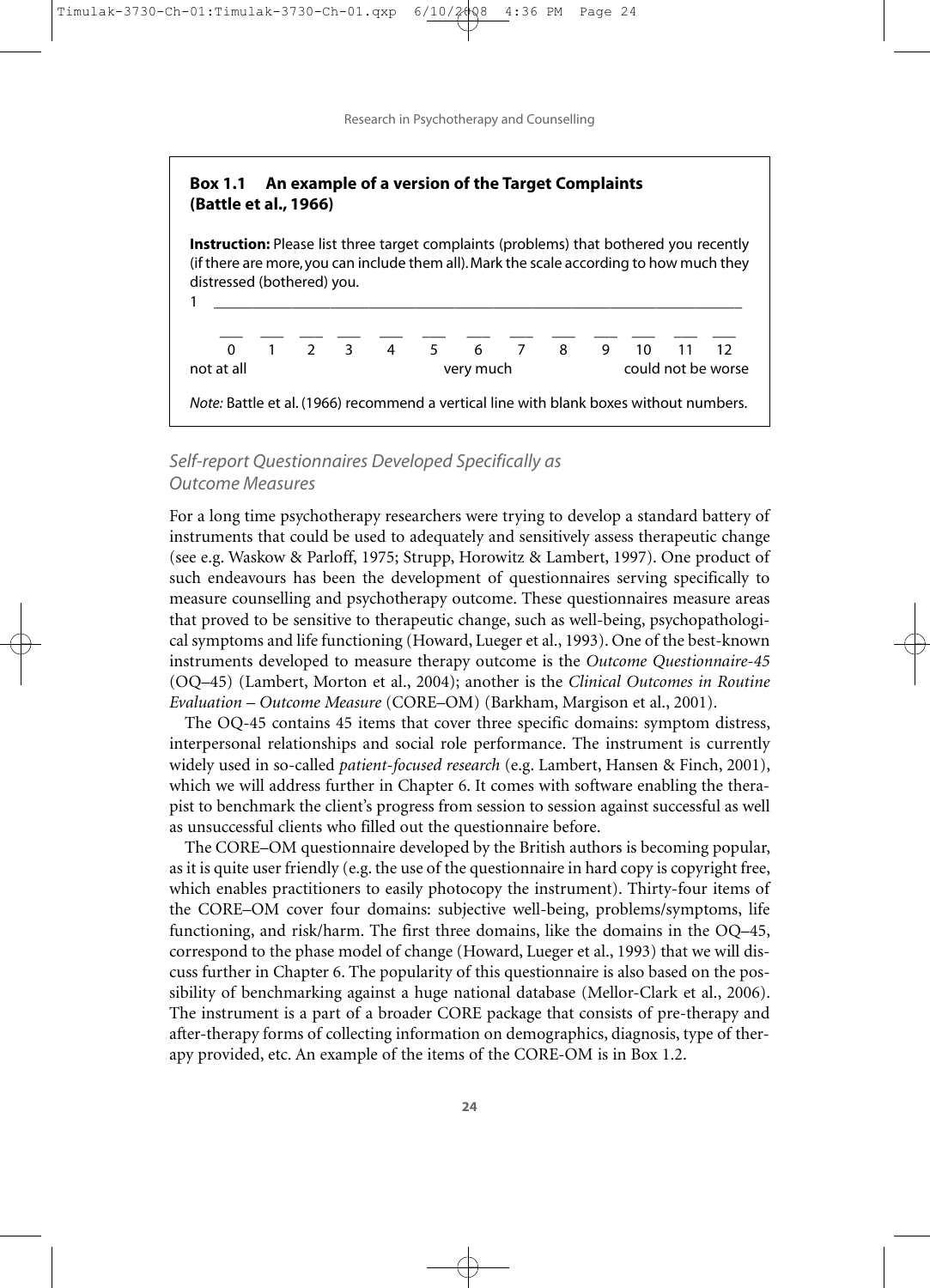Instruments Used in Psychotherapy & Counselling Outcome Research

### **Box 1.2 An example of instructions and items of the CORE-OM (Barkham et al., 2001)**

**Instructions:** This form has 34 statements about how you have been OVER THE LAST WEEK. Please read each statement and think how often you felt that way last week. Then tick the box which is closest to this.

| not at all<br>0                                                                              | only occasionally | sometimes<br>2 | often<br>3 | most or all the time<br>4 |
|----------------------------------------------------------------------------------------------|-------------------|----------------|------------|---------------------------|
|                                                                                              |                   |                |            |                           |
| Example of items:                                                                            |                   |                |            |                           |
| 1. I have felt terribly alone and isolated<br>10. Talking to people has felt too much for me |                   |                |            |                           |
| 12. I have been happy with the things I have done                                            |                   |                |            |                           |
| 14. I have felt like crying                                                                  |                   |                |            |                           |
| 28. Unwanted images or memories have been distressing me                                     |                   |                |            |                           |

Another similar tool, the *Outcome Rating Scale* (ORS), was recently developed by Miller and Duncan (see Miller, Duncan & Hubble, 2005). The ORS is a visual scale consisting of four items covering three areas (personal well-being, relationships, social functioning) as well as overall sense of well-being. The huge advantage of this tool is that it takes less than a minute to fill it in. A tracking system similar to the one used with the OQ-45 is being developed.

## *Qualitative Methods Investigating Changes Achieved by Therapy*

An example of a qualitative method investigating changes brought by therapy is the *Client Change Interview* (CCI) (Elliott, 2002a). This is a structured interview that tries to assess what changes the client noticed since the beginning of therapy and to what extent therapy is responsible for them. The interview also considers hindering and helpful aspects of the treatment. The advantage of methods like CCI is their sensitivity to the wider impact of therapy, including its negative aspects (for this argument, see McLeod, 2001a).

## *Questionnaires Assessing Clients' Satisfaction with Therapy*

Seligman's (1995) report of a survey carried out by the magazine *Consumer Reports*, which investigated clients' reported satisfaction with different aspects of therapy, is an example of usefulness of the methods of looking at client satisfaction. Some examples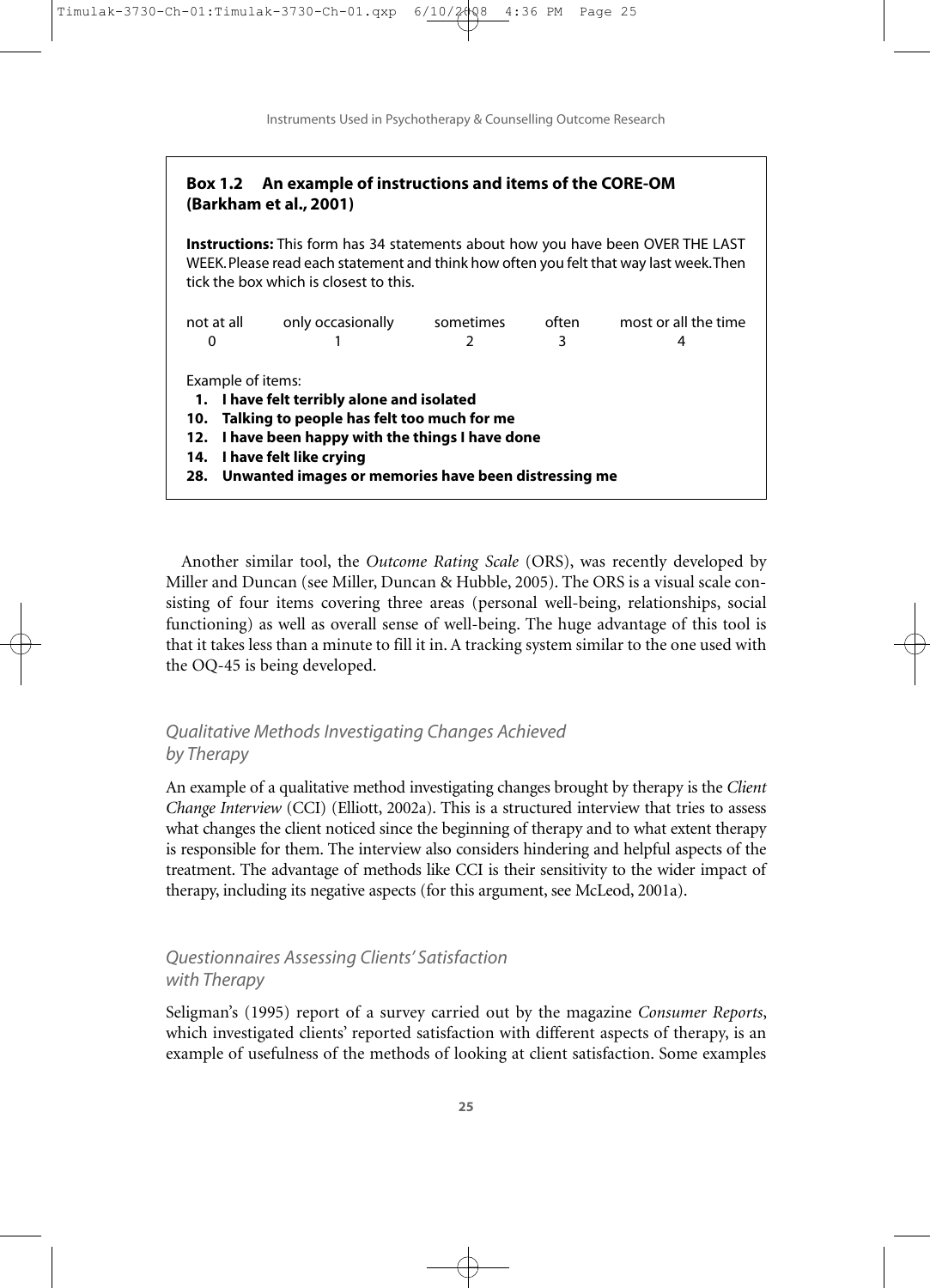Research in Psychotherapy and Counselling

of methods used in satisfaction studies are provided in McLeod (2003). In these questionnaires, clients are usually asked to answer questions on relevant aspects of therapy, e.g. how satisfied they were with therapy in general, to what extent therapy helped them to address problems that brought them to therapy, how they perceived the competence of the psychotherapist, whether they would recommend this psychotherapy to their relatives, and so on (see e.g. Larsen et al., 1979).

#### *Experts' Evaluation*

Experts' evaluation of change usually employs rating scales that are based on a structured interview. It is important that the expert who uses the rating scale is 'blind' to whether the person interviewed is in any kind of treatment. Otherwise the expert's judgement could be potentially biased. There exist several commonly used expert-rated instruments (see an overview in Hersen, 2004).

One frequently used instrument in the studies of depression is the *Hamilton Rating Scale for Depression* (HRSD) (Hamilton, 1960). The scale is used by the clinician for the evaluation of different aspects of depression (e.g. depressed mood, feelings of guilt, insomnia, psychomotor retardation, agitation, somatic anxiety). There are plenty of other rating scales for a variety of psychiatric diagnoses, for example the *Yale-Brown Obsessive-Compulsive Scale* (YBOCS) for obsessive-compulsive disorder (Goodman et al., 1989).

Another example of an expert-used instrument is the *Social and Occupational Functioning Assessment Scale* (SOFAS) that evaluates psychological, social and occupational functioning on a numerical continuum of mental health–illness (from 0 to 100). The SOFAS is based on Luborsky's *Health-Sickness Rating Scale* (Luborsky, 1962) that was revised by Spitzer et al. (Endicott, Spitzer et al., 1976; previously named the *Global Assessment Scale – GAS*). The SOFAS constitutes Axis V of *DSM–IV* (American Psychiatric Association, 2001).

For diagnostic as well as research purposes, especially in North America the *Structured Clinical Interview Diagnosis* (SCID) is widely used (First et al., 1996). It is a structured and standardized interview schedule aimed at improving reliability and validity in establishing *DSM–IV* diagnosis.

#### *Therapist's Perspective on Outcome*

One of the sources of the data on the evaluation of counselling and psychotherapy outcome can be the therapist. When thinking about the therapist as an evaluator of therapeutic change, we must not forget that he or she has a personal investment in the outcome of therapy. This makes the therapist's view somewhat dubious. The influence of this may have two aspects: in the direction of inflating therapy outcome as well as in the direction of deflating its outcome, probably depending on whether the therapist has a tendency to be rather self-critical or self-promoting.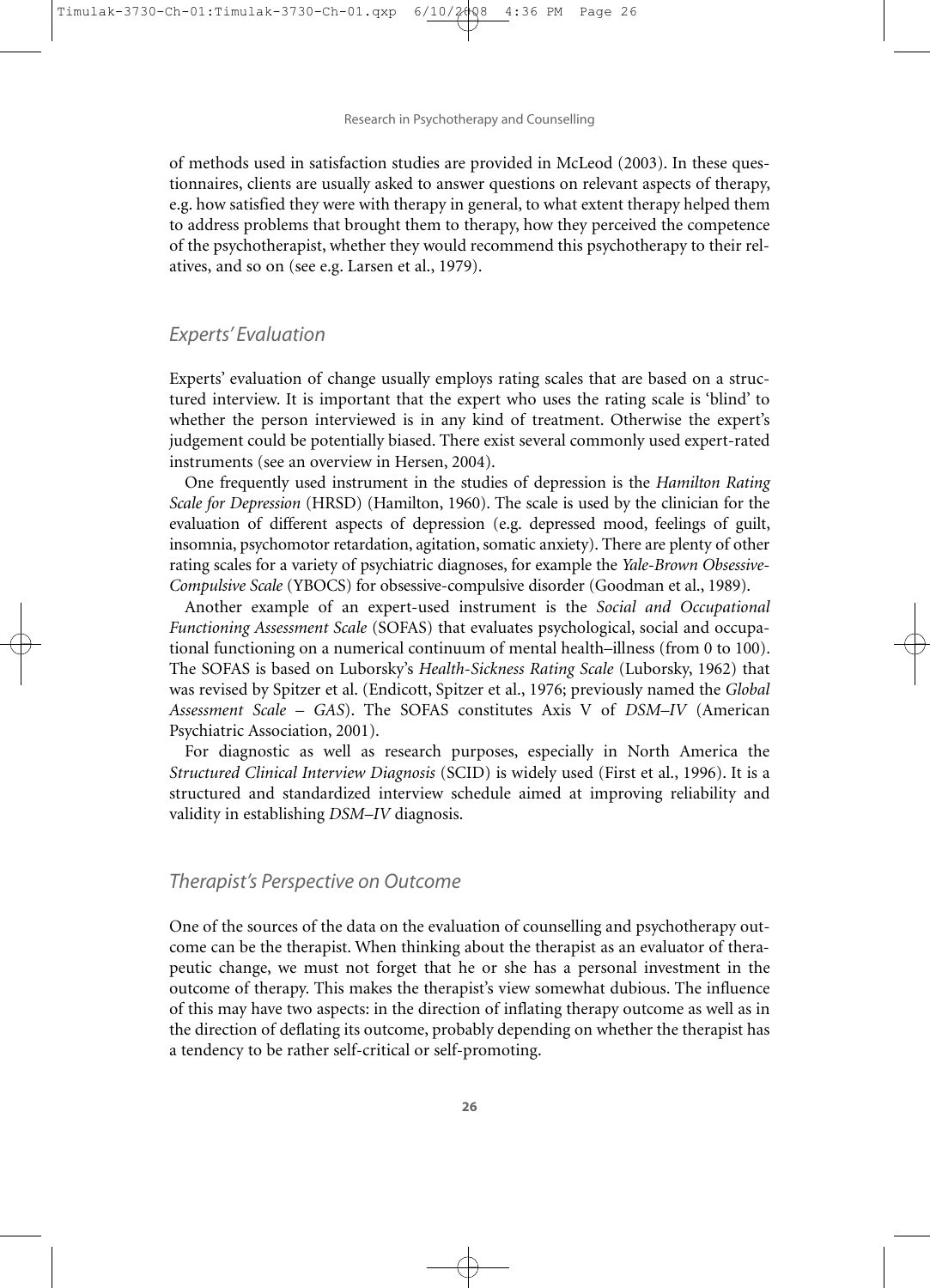$4:36$ 

Instruments Used in Psychotherapy & Counselling Outcome Research

One example of the scales that can be used by the therapist is the therapist's version of the Target Complaints scale. The therapist using this may judge the client's presenting problems and their intensity and then later in therapy repeat this evaluation.

## *Evaluation of Outcome by Significant Others*

The evaluation of therapy outcome is sometimes performed by people close to clients in therapy, so-called significant others. Significant others are usually involved in rating the therapy outcome when the problem or the client population naturally calls for this kind of assessment. A good example, when it is definitely needed, is therapy with children, and to a certain extent therapy with adolescents. Typical significant others in that case are parents and sometimes educators or teachers who are in contact with the client. In therapy for adolescents (and in family therapy), there are often-used instruments, where adolescents rate their relationship with their parents, and vice versa (see e.g. Brent et al., 1997 and their study of therapy for adolescents with depression). Examples of measures that can be used as outcome measures in psychotherapy with children and youth are Achenbach's *Child Behavior Checklist* (CBCL) (Achenbach, 1999) and the *Youth Outcome Questionnaire* (Burlingame et al., 2001).

Another type of research that uses the reports of significant others are studies evaluating outcome of treatment for substance abuse (e.g. Babor & Del Boca, 2003). The obvious reason for involving significant others is the presence of denial in clients with substance abuse problem as well as the important fact that the clients with this difficulty negatively impact on their closest environment.

Marital and couple therapy logically also uses reports from significant others. Typically, the perception of own satisfaction and own view of the partner and the mutual relationship is measured. An example of a measure focusing on the behaviour of the other is a version of the Barrett-Lennard's *Relationship Inventory* (to be discussed further in Chapter 8). In this inventory, the partners mutually rate different aspects of their relationship, such as perceived empathy, positive regard, congruency and unconditionality of the other partner as well as self-perceived conveyed empathy, positive regard, congruency and unconditionality. Probably the most commonly used method in couple therapy outcome research is the *Dyadic Adjustment Scale* of Spanier (1976) that asks both partners about their perception of agreement on things like handling family finances, religious matters, sex relations or household tasks. The instrument also has a briefer form (Prouty, Markowski & Barnes, 2000). This and other couple and family measures are briefly presented in Jay Lebow's book, *Research for the Psychotherapist* (2006).

Despite the above examples, the evaluation of outcome by significant others is not common in current psychotherapy outcome research (McLeod, 2003) and is not without problems. The problem of ratings by significant others is that evaluation may be confounded by their lack of motivation or, on the other hand, bias in their relationship with the client. For example, using the rating of family members or teacher can be questionable as it can be affected by their own interests in relation to the client. For example, when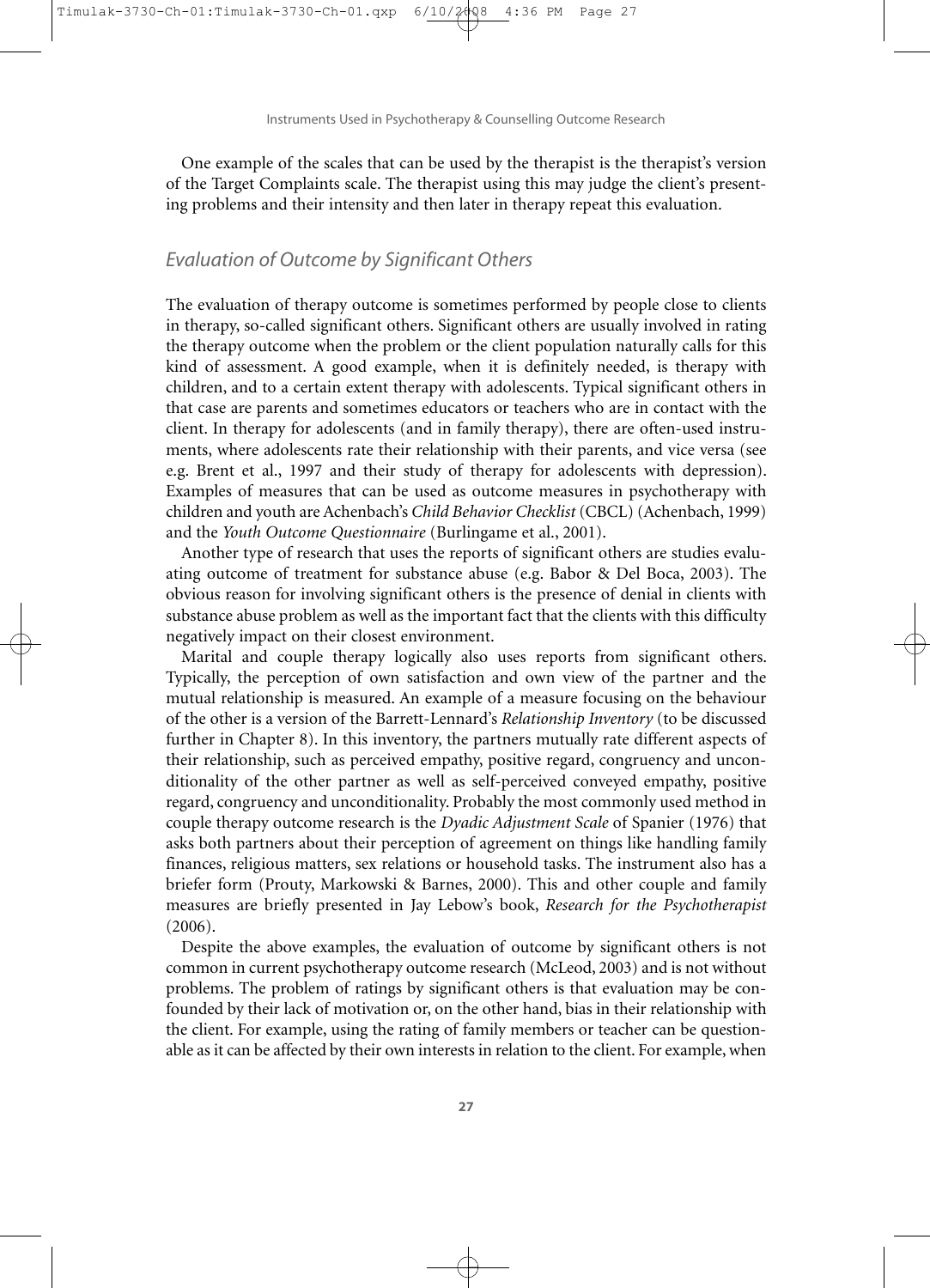Research in Psychotherapy and Counselling

client changes result in negative consequences for the rater, e.g. the client becomes more assertive in school, the teacher may not always see it as progress.

## *Behavioural, Physiological and Other Objective Data*

The nature of the problem being treated by counselling or psychotherapy sometimes requires its assessment by a behavioural, physiological or other objective measure. These may be somewhat conservative measures (see Lambert & Hill, 1994), for example monitoring physiological reaction (e.g. heart rate) to a fearful stimulus (e.g. spiders), in relation to specific phobias. In some cases behavioural data may be relevant, as in the case of agoraphobia (monitoring of the number of walks outside the house). Besides behavioural and physiological data, information on the length of hospitalization, frequency of absences from job, etc. can serve as objective data. An example of an objective measure is weight (Body Mass Index) in therapy for eating disorders (see e.g. Kächele et al., 2001). Similarly, in therapy for drug abuse urine check-ups are typical (Goldstein & Brown, 2003). Overall, this kind of measure is quite common for specific types of problem (those mentioned above) and more typical of behavioural therapy (see McLeod, 2003). More recently, the use of functional neuroimaging such as functional magnetic resonance imaging (fMRI), positron emission tomography (PET), or single photon emission computed tomography (SPECT) as tools for assessing the impact of psychotherapy is becoming more common (see Linden, 2006).

## *Evaluation of the Cost-effectiveness of Psychotherapy and Counselling*

Recently, the monitoring of costs associated with counselling and psychotherapy has become more widely used. It enables a comparison of different therapeutic approaches and different types of treatment in regard to both costs and benefits – for example financial costs vs. improvement of symptoms or reduction of absence at work. For psychosomatic disorders, it may be a decrease in visits to the GP.

Estimating the cost-effectiveness and cost–benefits may sound a bit dehumanizing, but it seems that it is to a certain extent inevitable as the third-party payers responsible for public health want to spend money available for mental health wisely and justly.

#### *Choice of an Outcome Measure*

The first condition for the selection of an outcome measure for a concrete study is its reliability and sufficient information on its validity. It is probably wise to use established